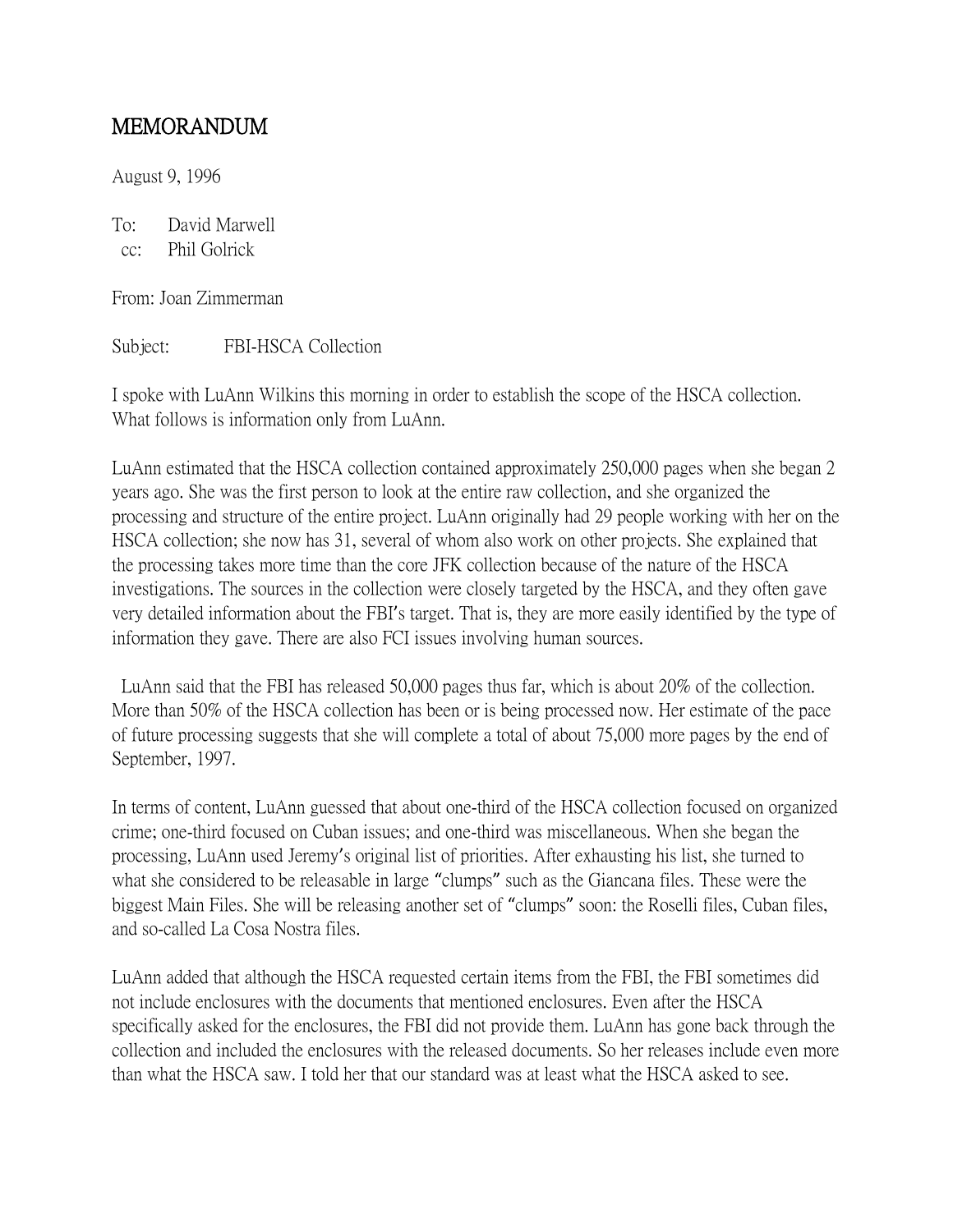LuAnn pointed out that Jim Lesar's FOIA request, which she has listed on her white sheets, contains material that can no longer be withheld. Also, the brownouts are for material that has already been released. Her green sheets at her desk are files that have no FOIA release stipulation.